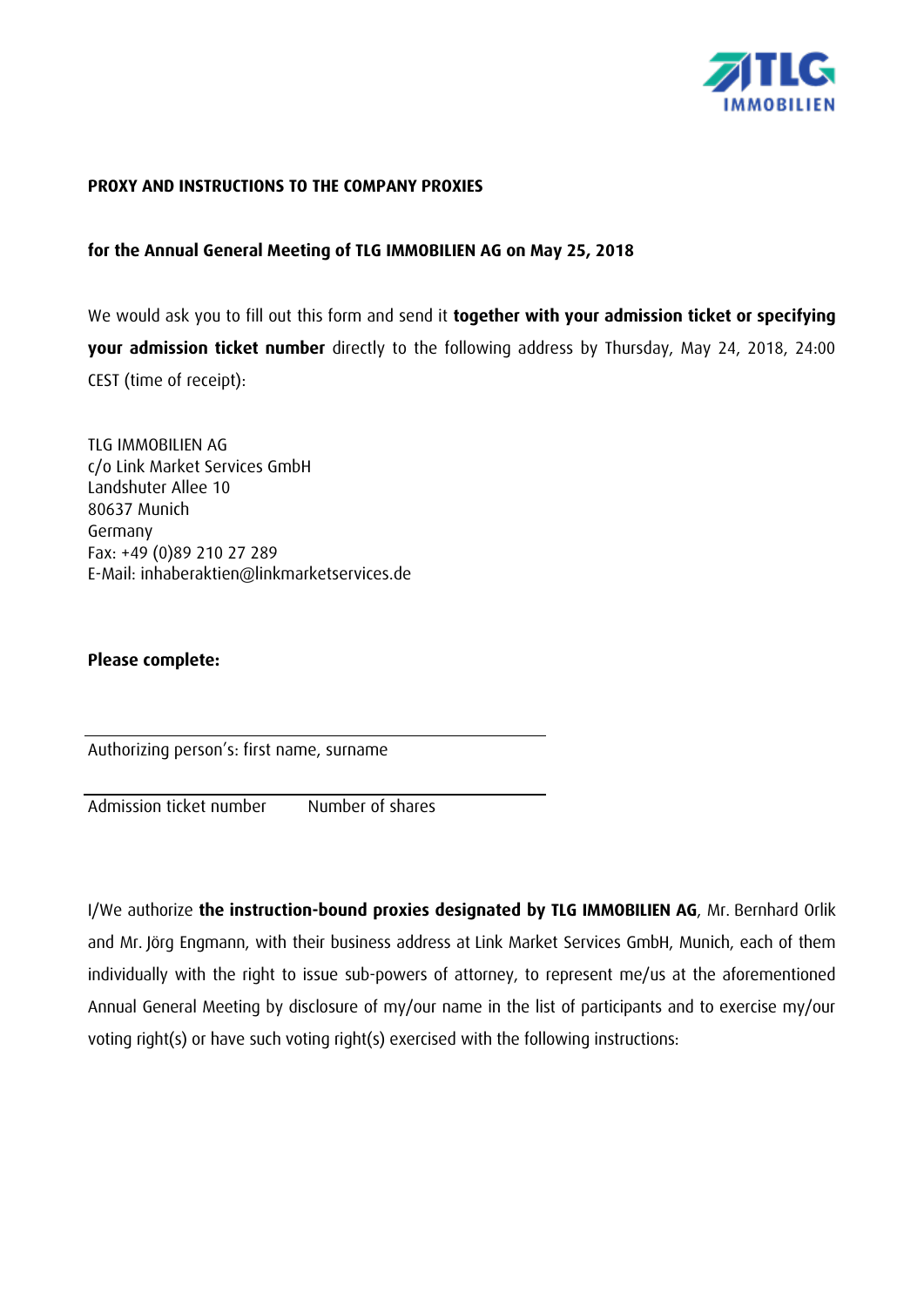# **Voting instructions to the company proxies**

These instructions refer to the proposals by the Management Board and/or the Supervisory Board of TLG IMMOBILIEN AG as published in the German Federal Gazette (*Bundesanzeiger*) on April 17, 2018.

| Item on the agenda |                                                                                                                                                                                                                                                                                                                                           | <b>Yes</b> | <b>No</b>   | Absten-<br>tion |
|--------------------|-------------------------------------------------------------------------------------------------------------------------------------------------------------------------------------------------------------------------------------------------------------------------------------------------------------------------------------------|------------|-------------|-----------------|
| 2.                 | Resolution on the appropriation of the retained profits available<br>for distribution of TLG IMMOBILIEN AG for the financial year 2017                                                                                                                                                                                                    | □          | □           | Ш               |
|                    | 3. Resolution on the approval of the acts of the members of the<br>Management Board for the financial year 2017                                                                                                                                                                                                                           | $\Box$     | $\Box$      | $\Box$          |
|                    | 4. Resolution on the approval of the acts of the members of the<br>Supervisory Board for the financial year 2017                                                                                                                                                                                                                          | □          | $\Box$      | □               |
| 5.                 | Resolution on the appointment of the auditor for the audit of TLG<br>IMMOBILIEN AG's financial statements and the consolidated<br>financial statements and for any audit review of the condensed<br>financial statements and the interim management report as well<br>as for any audit review of additional interim financial information | $\Box$     | $\Box$      | П               |
| 6.                 | Elections to the Supervisory Board<br>a) Election of Mr. Stefan E. Kowski<br>b) Election of Mr. Sascha Hettrich                                                                                                                                                                                                                           | П<br>□     | П<br>$\Box$ | Ш<br>$\Box$     |
| 7.                 | Resolution on the approval of the conclusion of the control and<br>profit transfer agreement between TLG IMMOBILIEN AG and TLG<br>EH1 GmbH                                                                                                                                                                                                | $\Box$     | $\Box$      | П               |
| 8.                 | Resolution on the approval of the conclusion of the control and<br>profit transfer agreement between TLG IMMOBILIEN AG and TLG<br>EH2 GmbH                                                                                                                                                                                                | ΙI         |             |                 |
| 9.                 | Resolution on the approval of the conclusion of the control and<br>profit transfer agreement between TLG IMMOBILIEN AG and TLG<br>FAB GmbH                                                                                                                                                                                                | $\Box$     | □           | ΙI              |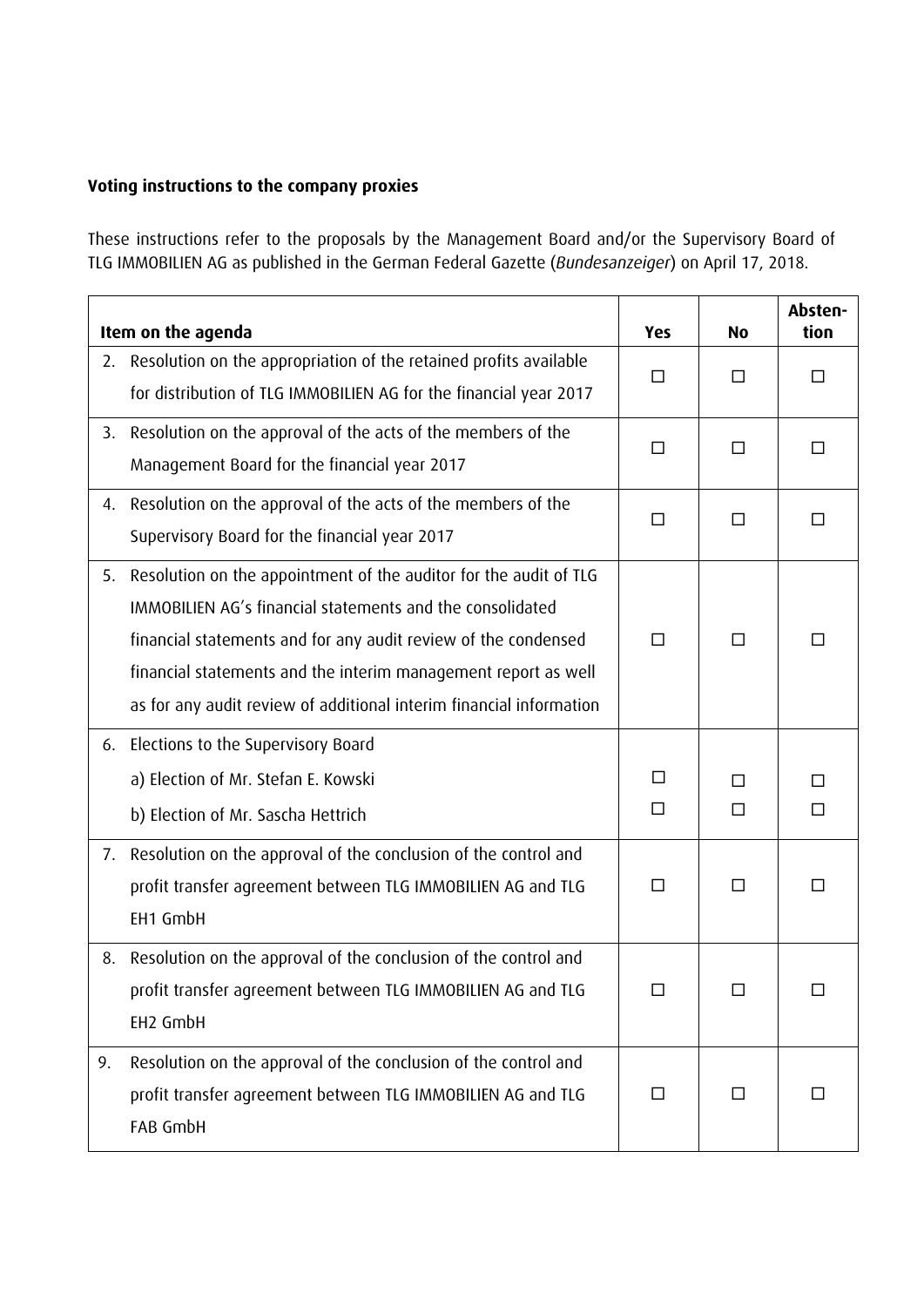In case the company receives, within the statutorily prescribed period, motions proposed by shareholders that have to be made available, they will be accessible on the website of TLG IMMOBILIEN AG at http://ir.tlg.de (menu item "AGM" -> "Annual general meeting 2018"). You can also give voting instructions for these motions. To do this, please enter the name of the shareholder and, if applicable, the request in the table below. Do not forget to give your instructions by ticking the appropriate box.

| <b>Motions of shareholders</b> | <b>Yes</b> | <b>No</b> | Absten-<br>tion |
|--------------------------------|------------|-----------|-----------------|
|                                |            |           |                 |
|                                |            |           |                 |

Place, Date Signature(s) or other completion of the declaration in accordance with Section 126b of the German Civil Code (*BGB*)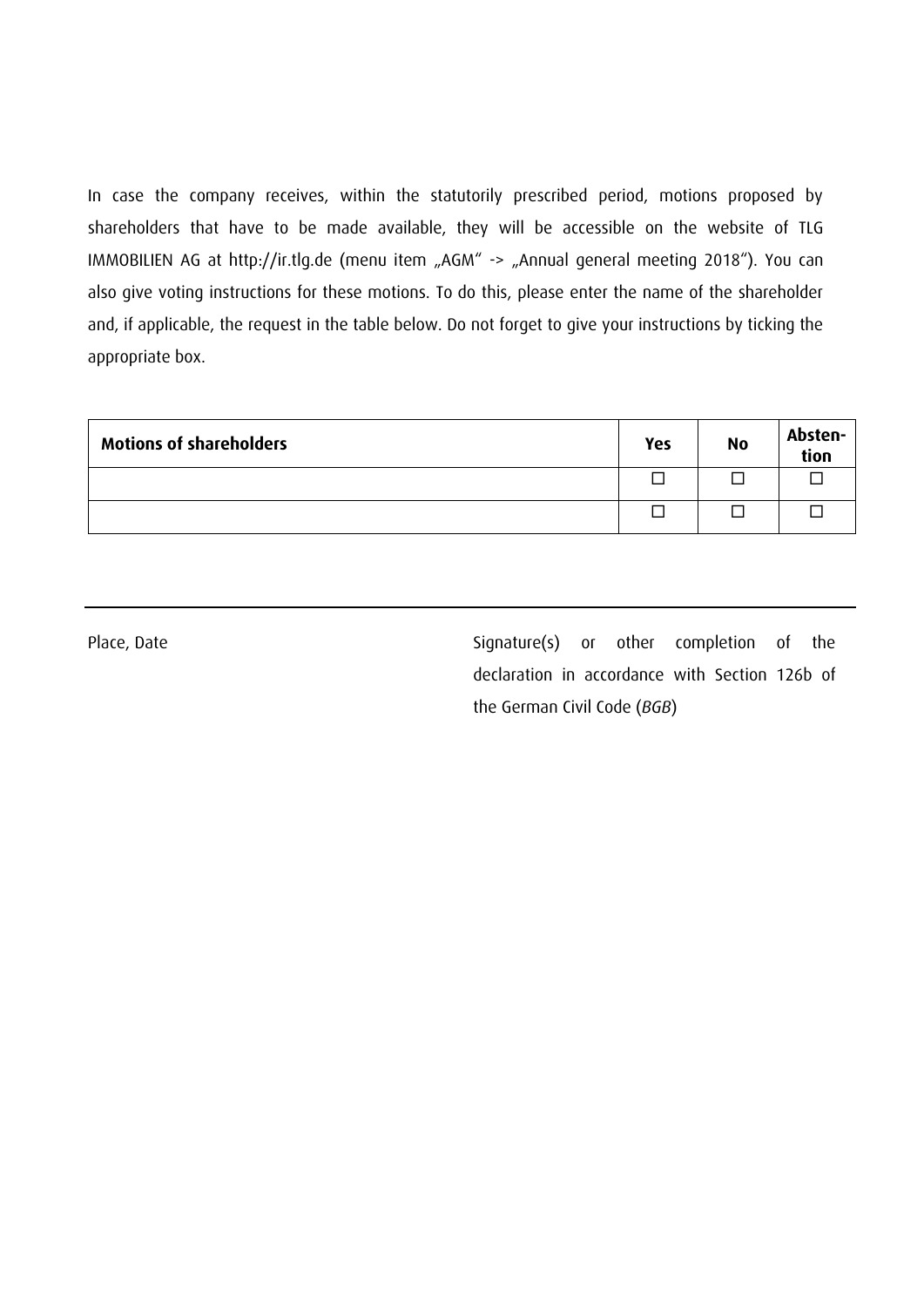### **INFORMATION ON AUTHORIZING AND INSTRUCTING THE COMPANY PROXIES**

Holders of shares can authorize the instruction-bound proxies designated by TLG IMMOBILIEN AG, Mr. Bernhard Orlik and Mr. Jörg Engmann, each with their business address at Link Market Services GmbH, Munich, who can each vote on your behalf on their own. The company proxies are entitled to vote on your behalf only if you have given them specific instructions regarding the individual motions proposed by the management for the items on the agenda. The company proxies must follow your instructions when voting on the motions proposed by the management as announced in the agenda.

You have the following possibilities for authorizing and instructing the above-mentioned company proxies using the form "Proxy and instructions to the company proxies".

## **Sending of proxy to the company proxies of TLG IMMOBILIEN AG by mail, fax or e-mail:**

Please use the form "Proxy and instructions to the company proxies". With this form, you authorize the abovementioned proxies provided by TLG IMMOBILIEN AG and instruct them how your voting right(s) on the motions proposed by the management is/are to be exercised.

Then send (by mail or e-mail) or fax your form "Proxy and instructions to the company proxies" together with the admission ticket or specifying your admission ticket number directly to the following address:

| By mail to:      | TLG IMMOBILIEN AG<br>c/o Link Market Services GmbH<br>Landshuter Allee 10<br>80637 Munich<br>Germany |
|------------------|------------------------------------------------------------------------------------------------------|
| Or by fax to:    | +49 (0)89 210 27 289                                                                                 |
| Or by e-mail to: | inhaberaktien@linkmarketservices.de                                                                  |